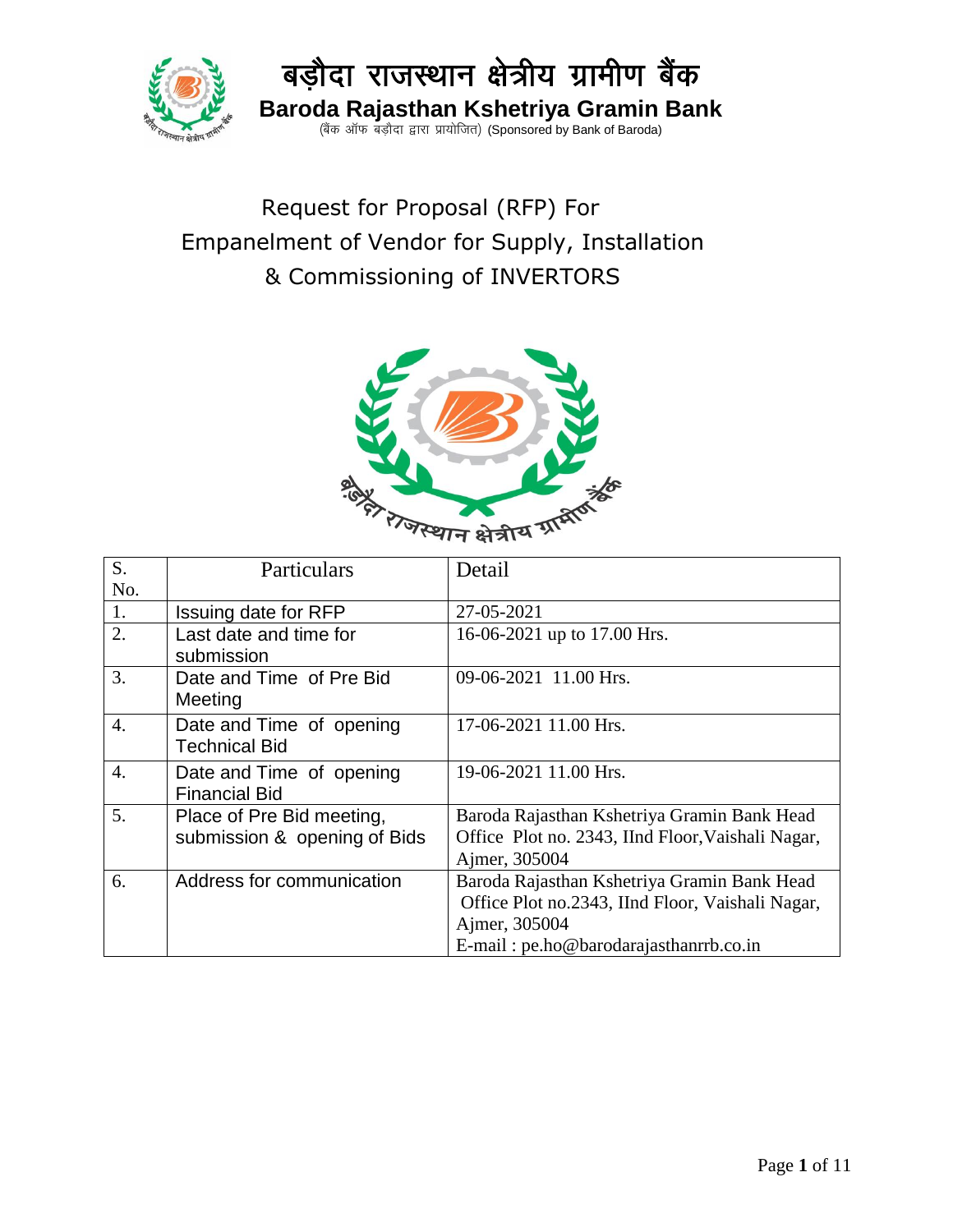

(बैंक ऑफ बड़ौदा द्वारा प्रायोजित) (Sponsored by Bank of Baroda)

### **1. INTRODUCTION**

Baroda Rajasthan Kshetriya Gramin Bank is one of the largest Rural Bank in Rajasthan with more than 862 Branches, 12 Regional Offices geographically located all across 21 Districts AJMER, ALWAR, BANSWARA, BARAN, BHARATPUR, BHILWARA, BIKANER, BUNDI, CHITTORGARH, CHURU, DAUSA, DHOLPUR, DUNGERPUR, JHALAWAR, JHUNJHUNU, KARAULI, KOTA, PRATAPGARH, SIKAR, SAWAIMADHOPUR and TONK of Rajasthan.

Baroda Rajasthan Kshetriya Gramin Bank invites technically complete proposal from reputed bidder for empanelment of vendor for supply and installation of **1.5 KVA/3KVA INVERTOR System** for Our Branches/Offices.

#### **2. SCOPE OF WORK**

- a. Successful bidder will be empaneled for the period of 3 year.
- b. Successful bidder will have to Supply, installation, integration, testing, and maintenance of INVERTORS at branches/Regional Office/Head Office as per Bank requirement/Purchase Order.
- c. The bank reserves the right to shift the equipment to a suitable location depending upon the need. The vendor will arrange to shift the equipment and install and commission the same.
- d. Vendor needs to have a co-ordination with the existing INVERTORS vendor(s) for integrating with present UPS AND INVERTORS system.

#### **3. ELIGIBILITY CRITERIA**

- **i.** The bidder should be either Original Equipment Manufacturer (OEM) or authorized Dealer/Supplier for the INVERTORSS for which bidder are submitting its bid. **Product must be manufactured In India, must have office in Rajasthan. In case of authorized Dealer/Supplier, a letter of the same to from OEM must be furnished.**
- **ii.** Either the Dealer/Representative on behalf of the Original Equipment Manufacturer (OEM) or OEM itself can bid but both cannot bid simultaneously for the same item/product in the same tender. If an agent submits bid on behalf of the OEM, the same agent shall not submit a bid on behalf of another OEM in the same tender for the same item/product.
- **iii.**The bidder should be engaged in business of INVERTORS in India, must have office in Rajasthan
- **iv.**The bidder should have average turnover of **Rs.2 crore** during each of the last 3 year i.e. 2017-18, 2018-19 & 2019-2020 and should have earned profit (every year) making unit. **Certified copy of audited Balance sheet for the FY 2017-18, FY 2018-19 & FY 2019- 2020, must be submitted along with Technical bid.**

#### **v. The Bidder Should Submit Solvency Certificate Worth** `**10.00 Lakh issued by any scheduled bank after 01 July 2020.**

- **vi.**The bidder should have support offices/support centers/support location (Direct or through their authorized agencies) with necessary support infrastructure for maintenance in Rajasthan. Bidders have to provide a list of their support centers along with other supporting documents.
- **vii.**The bidder should have supplied INVERTORS to at least 3 Nationalized Banks/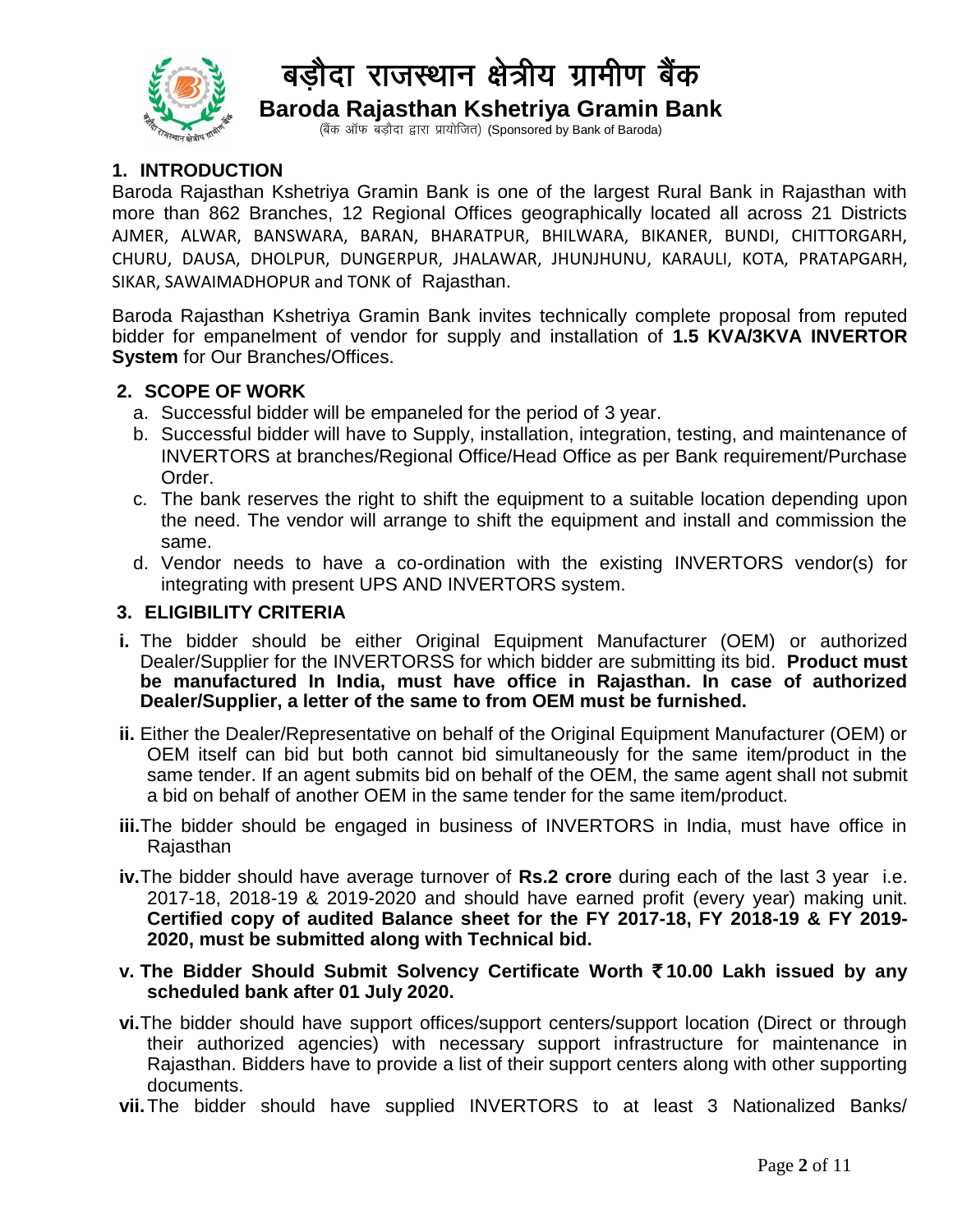

(बैंक ऑफ बड़ौदा द्वारा प्रायोजित) (Sponsored by Bank of Baroda)

Financial Institutions/Regional Rural Banks/ Reputed Private Sector Banks/ all Government (central & State) offices. The certificate from such clients to the effect that the materials supplied and installed are of good quality should be produced along with other supporting documents. The bidder should be engaged in business of UPS System in India for last 3 years.

- **viii.** The bidder should be able to provide efficient and effective support at all locations where the INVERTORS System have been supplied & installed under this bid, so as to meet 24x7 service support, within maximum 24 hrs. response time (excluding travel time). **An Undertaking to this effect should be furnished, duly signed by the authorized Signatory.**
- **ix.**The company/vendor shall not have been blacklisted by any Govt. Dept./Banks/ PSU/Private Bank/FI nor should their name be figured in IBA/RBI caution list after 01-04-2018. Company has to submit a affidavit on non-judicial stamp of Rs 50/- duly attested by notary in this regard. If entity was blacklisted after 01-04-2018 and again enlisted thereafter, The entity will not be qualified for this bid. Likewise entities blacklisted prior to 01-04-2018 but enlisted between 01-04-2018 to 31-03-2021 will also not qualified.
- **x.** The product being offered by the bidder should be ISO 9001, 14001, 45000 certified. True copy of valid ISO certificate should be submitted. The OEM Should have a Valid License from appropriate authority for manufacture of INVERTOR

This invitation of Bids is open to all INVERTORS System Manufacturers (OEM) or authorized supplier/Dealer provided bidder fulfills the minimum qualification criteria as mentioned in Annexure- III.

#### **4. BIDDING DOCUMENT**

The Bidder is expected to examine all instructions, forms, terms and conditions and technical specifications in the Bidding Documents. Failure to furnish all information required by the Bidding Documents or submission of a bid not substantially responsive to the Bidding Documents in every respect will be at the Bidder's and may risk result in the rejection of its bid.

#### **5. AMENDMENT OF BIDDING DOCUMENTS**

- a. At any time prior to the deadline for submission of bids, the Purchaser may, for any reason, whether at its own initiative or in response to a clarification Requested by a prospective bidder, modify the Bidding Documents will be allowed.
- b. In order to provide prospective Bidders a reasonable time period to take the amendment, if any, into account in preparing their bid, the Bank may, at its discretion, extend the deadline for submission of bids.

#### **6. BIDDING PROCESS**

- a. For the purpose of the present job, a bidding process will be followed with the empanelment of vendor for supply installation of INVERTOR System.
- b. The bidder will have to submit the Technical Bid i.e. Annexure II, Annexure III & Application (Annexure-I) in sealed envelope with all required document, duly super scribing "**Technical Bid".**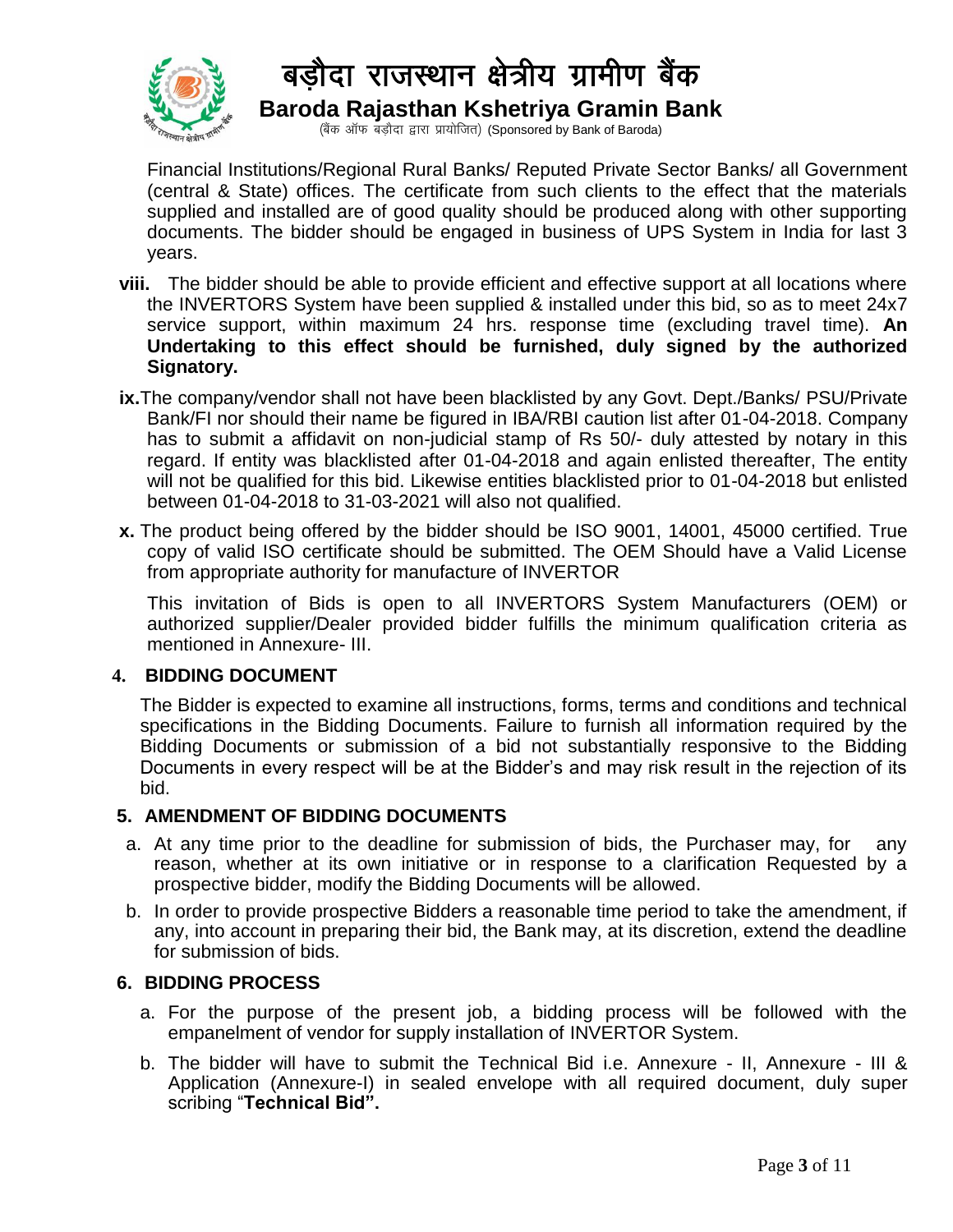

(बैंक ऑफ बड़ौदा द्वारा प्रायोजित) (Sponsored by Bank of Baroda)

- c. The bidder will have to submit the Financial Bid (Annexure IV) in sealed envelope, duly super scribing "**Financial Bid".**
- d. Both Technical Bid & Financial Bid **envelope** submit in another big sealed envelope duly super scribing **TENDER FOR** "**SUPPLY & INSTALLATION OF INVERTORS.**"
- e. In this stage, **TECHNICAL BIDs** will be opened and evaluated. Financial Bid will be opened only those bidders whose bid satisfying the technical requirements.
- f. The bid shall contain no interlineations, erasures or over writing except as necessary to correct errors made by the Bidder, and in such case, corrections shall be duly confirmed under signature/initials of the person(s) signing the bid.
- g. **Bank reserves the right to reject the bid, if the bid is not submitted in proper format as per RFP.**

#### h. **SUBMISSION OF BID**

The bidders shall duly complete the formats of Technical Bid & Financial Bid and the same will be submitted at the **Baroda Rajasthan Kshetriya Gramin Bank Head Office Plot No 2343 Second Floor, Vaishali Nagar, Ajmer(Raj).** 

**Bidders are also required to submit the attested copies of technical supporting/ Required documents in physical form in sealed envelopes on or before the last date and time of bid submission.**

#### **7. Bid Condition**

- a- Bids once submitted will be treated as final. If Any document not attached with the bid one day will be given to the bidder for submitting these related documents. No bidder shall be allowed to withdraw the bid, if bidder happens to be successful bidder.
- b- Delivery of the goods and performance of the Services shall be made by the supplier in accordance with the time schedule specified by purchaser.
- c- **If vendor fails to deliver any or all goods or perform services within stipulated time schedule, the purchaser shall, without prejudice to its other remedies under the rate contract, deduct from the ordered price, as liquidated damages, a sum equivalent to 1% of the order value for each week of delay until actual delivery of the goods subject to maximum of 10% of cost of Item**. The purchaser has right to cancel the order in case delivery is not affected within stipulated time schedule. The purchaser is entitled to withhold (deduct) from the purchase price or any other amount, which is due to vendor/supplier from this contract, or any other contract.
- d- The Bank reserves the right to carry out pre-shipment inspection by a team of Bank officials of any of the existing live installation of the supplier, referred to in the Technical Bid or demand a demonstration of the system proposed on a Representative model in the bidder's office at the cost of bidder.
- **e- Delivery period: Fifteen Days from order date.**
- **f- There shall be 100% replacement of defective INVERTOR supplied by the vendor within warranty period in next 24 to 48 hours (Maximum) from date of defect reporting.**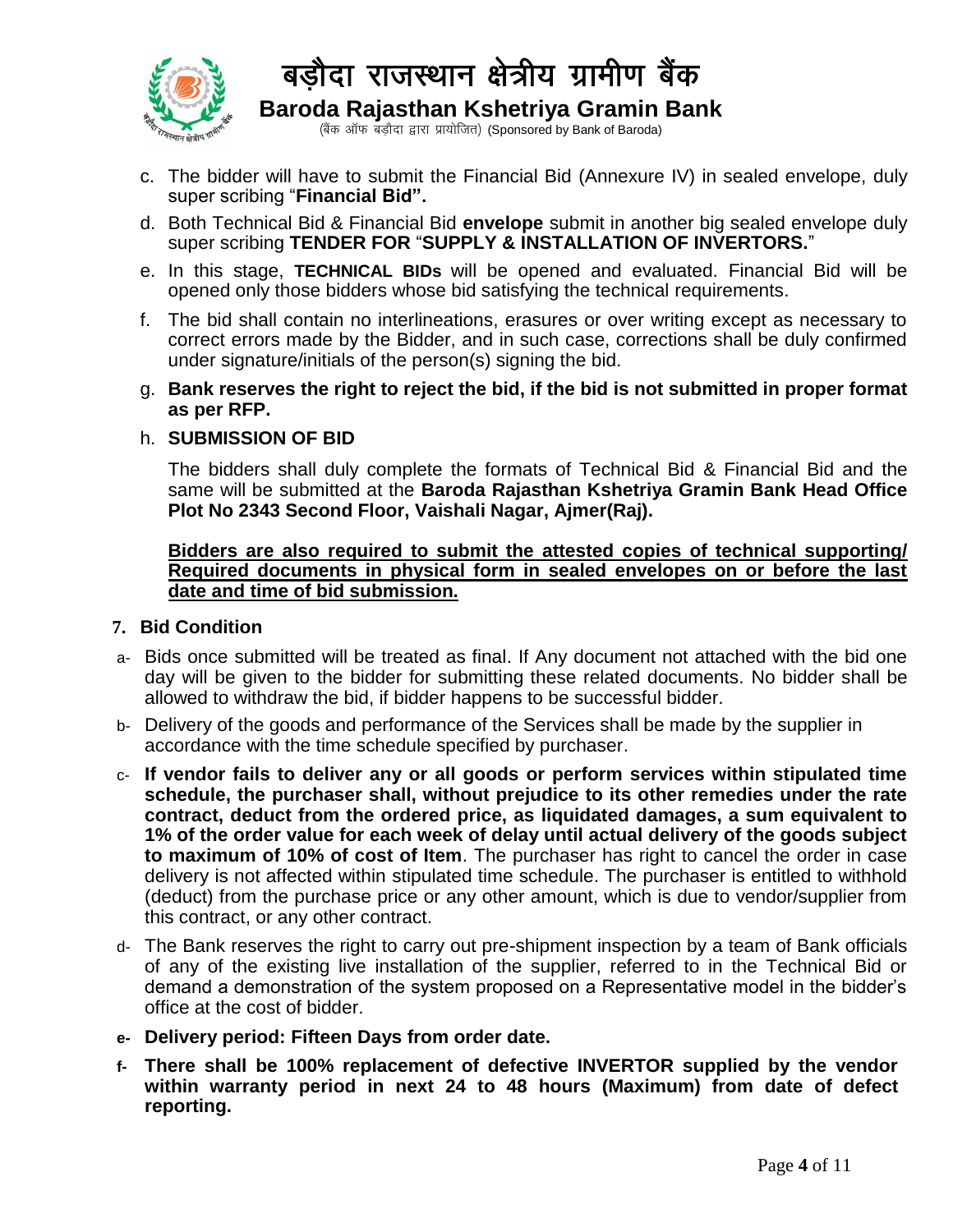

(बैंक ऑफ बड़ौदा द्वारा प्रायोजित) (Sponsored by Bank of Baroda)

### **g- Empanelled vendor will be bound to buyback old INVERTOR.**

### **8. Warranty**

- a. The INVERTORS System supplied shall be under a comprehensive warranty of minimum 36 months from the date of install During the period of warranty the vendor shall, in addition to attending to our calls for repairs/maintenance, conduct quarterly preventive maintenance and no charges shall be payable for such maintenance, including parts replaced or requiring replacement.
- b. The supplier shall warranty that the products supplied under the contract are of the most recent version and that they incorporate all recent improvements in design and/or features. The supplier shall further warranty from design or from any act or omission of the supplier that may develop under normal use of the supplied products in the conditions prevailing in India.
- c. The supplier shall, in addition, comply with the performance specified under the contract. If for reasons attributable to the supplier, these guarantees are not attained, in whole or in part, the supplier shall, make such changes, modifications, and/or additions to the Products or any part thereof as may be necessary in order to attain the contractual guarantees specified in the Contract, at its own cost and expense, and to carry out further performance test.
- d. The Bank shall promptly notify the supplier in writing of any claim arising under the warranty. Upon receipt of such notice the supplier shall, with all reasonable speed repair or replace the defective products or parts thereof without cost to the Bank.
- e. If supplier having notified fails to remedy the defects(s) within the specified period Bank may proceed to take such remedial action as may be Necessary, at the supplier's risk and any other rights which the Bank may Have against the supplier under the contracts.
- f. The approved vendor shall provide free maintenance services during the period of warranty.

## $9.$  निविदा की अन्य शर्ते : $-$

- 1. अंतिम दिनांक के पश्चात प्राप्त एवं अधूरी व शर्तो सहित निविदा स्वीकार नही की जायेगी।
- 2. निर्धारित दिनांक तक प्राप्त निविदाओं की अहर्ता व तकनीकी रूप से योग्यता की जाँच की जावेगी। बैंक द्वारा अन्य विभिन्न मापदण्डों के आधार पर तकनीकी रूप से योग्य पायी गयी निविदाओं की फर्मो की ही वित्तीय निविदा खोली जाएगी। उक्त कार्य हेतू बैंक द्वारा आवश्यक समझे जाने पर एक से अधिक फर्म को भी सूचीबद्ध किया जा सकता है।
- 3. विभिन्न मदों के आपूर्ति आदेश बैंक की आवश्यकतानुसार दिये जावेंगे।<br>संस्कृत के बाद बाद बाद कर बाद कर बाद कर कर बाद कर बाद कर बाद कर बाद कर बाद कर बाद कर बाद कर बाद कर बाद कर बाद
- 4. बैंक को किसी भी निविदादाता की निविदा को स्वीकार करने / निरस्त व करार अवधि के मध्य समाप्त करने का अधिकार होगा इस हेतु कारण बताना आवश्यक नहीं होगा।
- 5. क्रयादेश / सामान सप्लाई व बिल प्रस्तुतिकरण व पत्राचार आदि में डाक या अन्य कारणों से देरी हेतू बैंक उत्तरदायी नहीं होगा। मद की आपूर्ति नियत स्थान व समय पर करने की जिम्मेदारी आपूतिकर्ता की होगी ।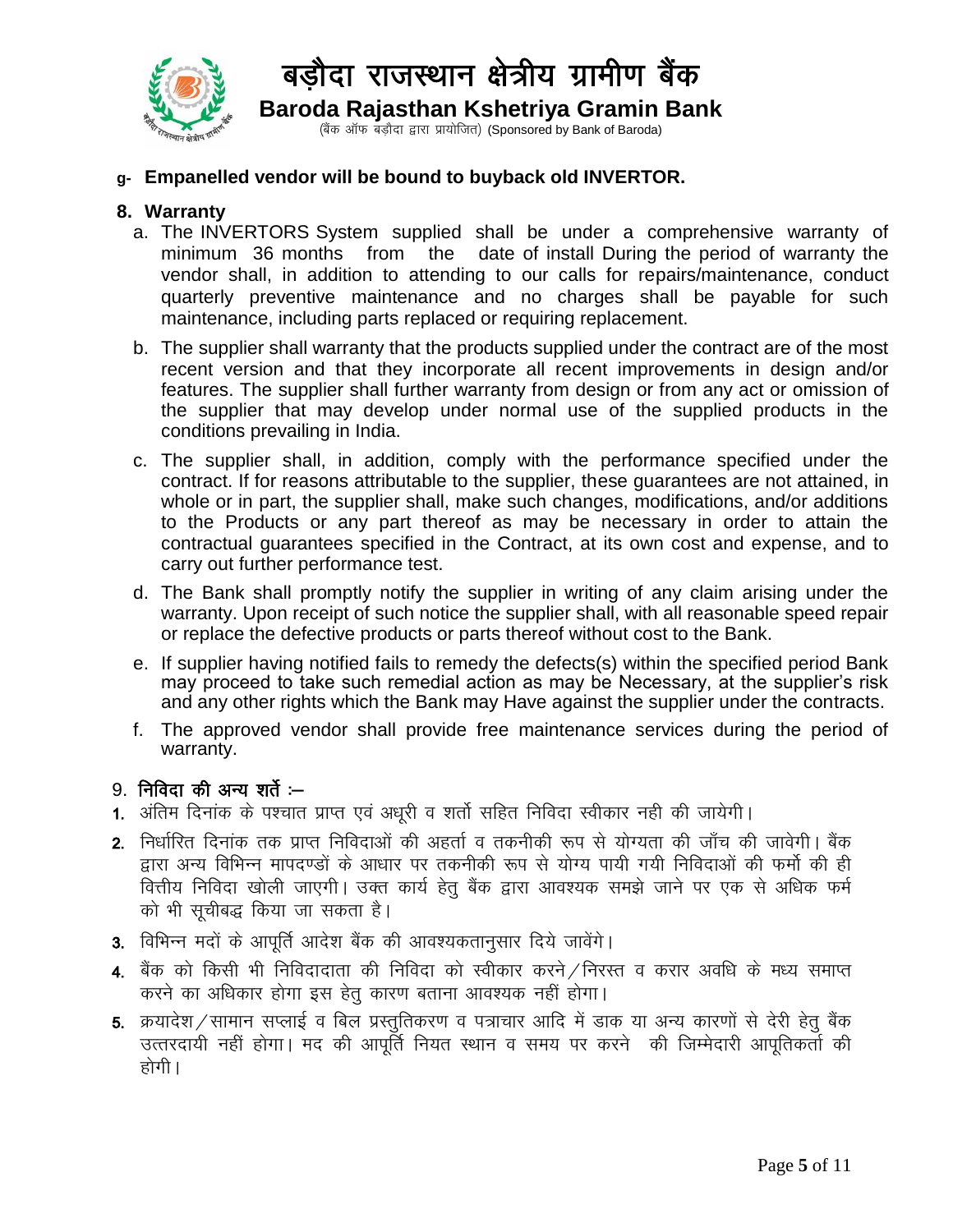

(बैंक ऑफ बड़ौदा द्वारा प्रायोजित) (Sponsored by Bank of Baroda)

- 6. कार्य समय पर पूर्ण नहीं करने, गुणवत्ता में कमी रहने अथवा दिये गये मापदण्डों के अनुरूप आकार / प्रकार नहीं होने पर बैंक **आईटम्स** की आपूर्ति अस्वीकार कर सकता है तथा **आपूर्त आईटम को** बिना भुगतान के वापस कर दिया जाएगा। इस संबंध में बैंक का निर्णय अंतिम एवं मान्य होगा।
- 7. शाखाओं की सूची बैंक की वेबसाइट www.brkgb.com पर उपलब्ध है।
- 8. निविदा के प्रत्येक पेज पर कंपनी / फर्म की सील एवं प्राधिकृत अधिकारी के हस्ताक्षर होने चाहिए।
- 9. निविदा फीस हेतु रू 2000 / का डीडी "Baroda Rajasthan Kshetriya Gramin Bank" के नाम अजमेर पर देय तकनीकी निविदा के साथ संलग्न करें। यह राशि Non–Refundable होगी।
- 10. अर्नेस्ट मनी के रूप में रू 300000 / का डीडी "Baroda Rajasthan Kshetriya Gramin Bank" के नाम अजमेर पर देय तकनीकी निविदा के साथ संलग्न करें। असफल निविदादाताओ की उक्त राशि वापस लौटा दी जावेगी।
- 11. सफल निविदादाता को सूचीबद्ध करने हेतू हमारी बैंक की किसी भी शाखा से 4 वर्ष के लिए जारी रू  $3,00,000/-$  की सावधि जमा हमारे बैंक के साथ संयुक्त नाम से बनवाकर करार के साथ जमा करवानी होगी। इस हेतु अर्नेस्ट मनी के रूप में दिया गया डिमान्ड ड्राफ्ट समायोजित किया जा सकेगा।
- 12. मद की आपूर्ति क्रयादेश के अनुसार एफओआर डिलीवरी, सुरक्षित व संबंधित कार्यालय /शाखा द्वारा बताए स्थान पर करनी होगी। आपूर्त किये जाने वाले आईटम्स की पैंकिंग इस प्रकार की होगी कि वह सुरक्षित व बगैर नुकसान के गंतव्य स्थान तक पहुंच जाए।
- 13. मदों की आपूर्ति पश्चात यूपीएस / इनवर्टर में संचालन संबंधी किसी प्रकार की परेशानी / आवश्यकता होने पर कंपनी द्वारा शीघ्र सहायता ⁄ आवश्यकता उपलब्ध करवायी जावेगी।
- 14. न्यूनतम अहर्ताओं के प्रमाण स्वरूप प्रमाण पत्र / लाइसेंस / अनुमति पत्र संलग्न किये जाने आवश्यक है।
- 15. उक्त निविदा बैंक द्वारा कभी भी किसी भी कारण से निरस्त की जा सकती है। इस हेतू कारण बताना आवश्यक नहीं होगा।
- 16. सभी विवादों का न्याय क्षेत्र अजमेर होगा।

## egkizca/kd/wata-kd/wata-kd/wata-kd/wata-kd/wata-kd/wata-kd/wata-kd/wata-kd/wata-kd/wata-kd/wata-kd/w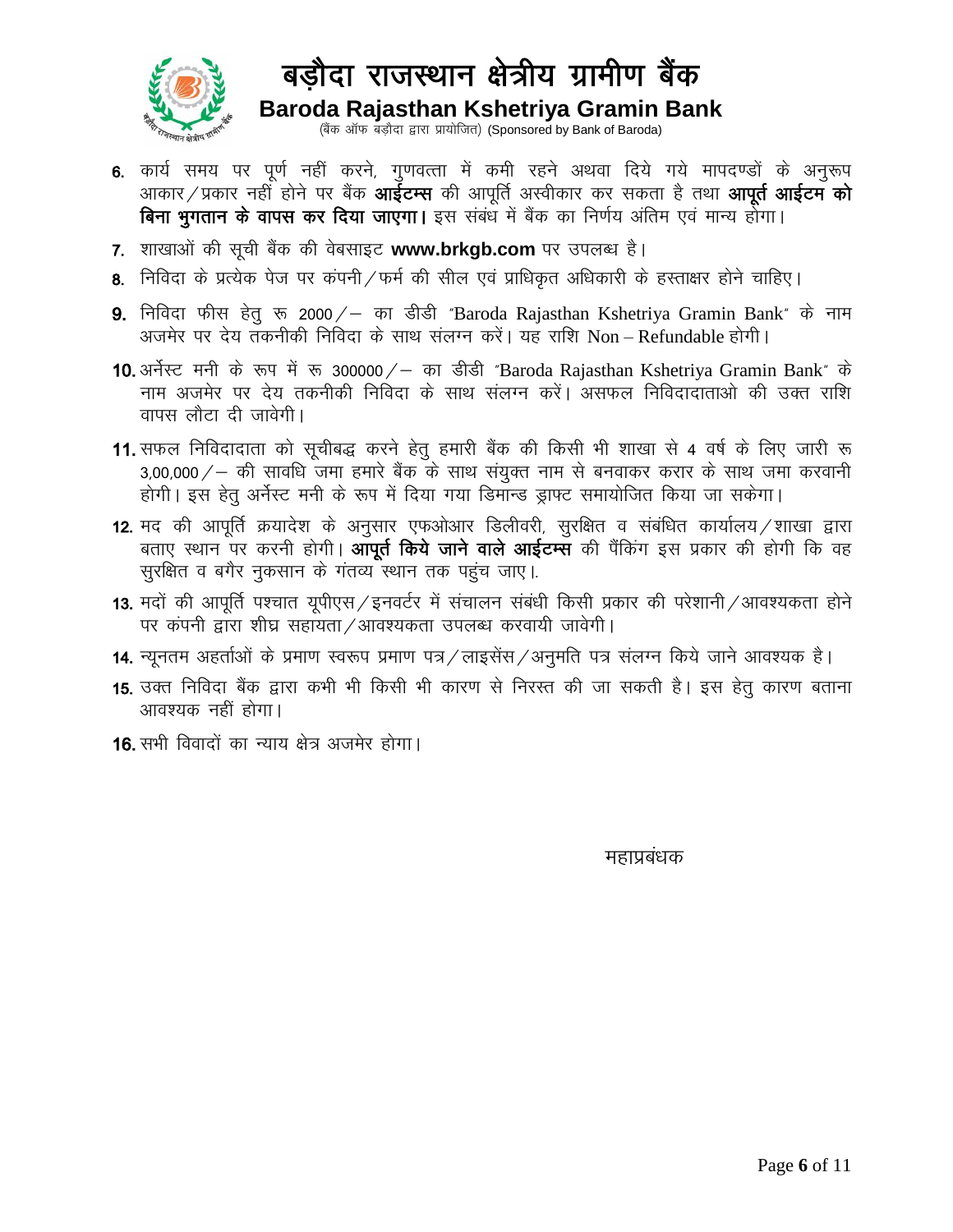

(बैंक ऑफ बड़ौदा द्वारा प्रायोजित) (Sponsored by Bank of Baroda)

#### **Application Form**

**Annexure I**

**The General Manager Baroda Rajasthan Kshetriya Gramin Bank Plot 2343, IInd Floor, Vaishali Nagar, Ajmer**

Sir,

**Reg: Our bid for Empanelment of Vendors for supply of 1.5 KVA/3KVA INVERTORS at various Branches/Offices of your Bank in Rajasthan as per Bank's requirement.**

#### **We submit our Bid Document with undertaking herewith.**

We understand that

- 1- If our Bid for the above job is accepted, we undertake to enter into and execute at our cost, when called upon by the purchaser to do so, a contract in the prescribed form. Unless and until a formal contract is prepared and executed, this bid together with your written acceptance thereof shall constitute a binding contract between us.
- 2- If our bid is accepted, we are to be jointly and severally responsible for the due performance of the contract.
- 3- You may accept or entrust the entire work to one vendor or divide the work to more than one vendor without assigning any reason or giving any explanation whatsoever.
- 4- We hereby undertake and agree to supply & install **INVERTORS** as per Bank's requirement and abide by all the terms and conditions including all annexure, corrigendum(s) etc. stipulated by the Bank in this RFP.

#### **Yours faithfully**

Signature of authorized Signatory Name of Signatory: Designation: Seal of Company

Date: Place: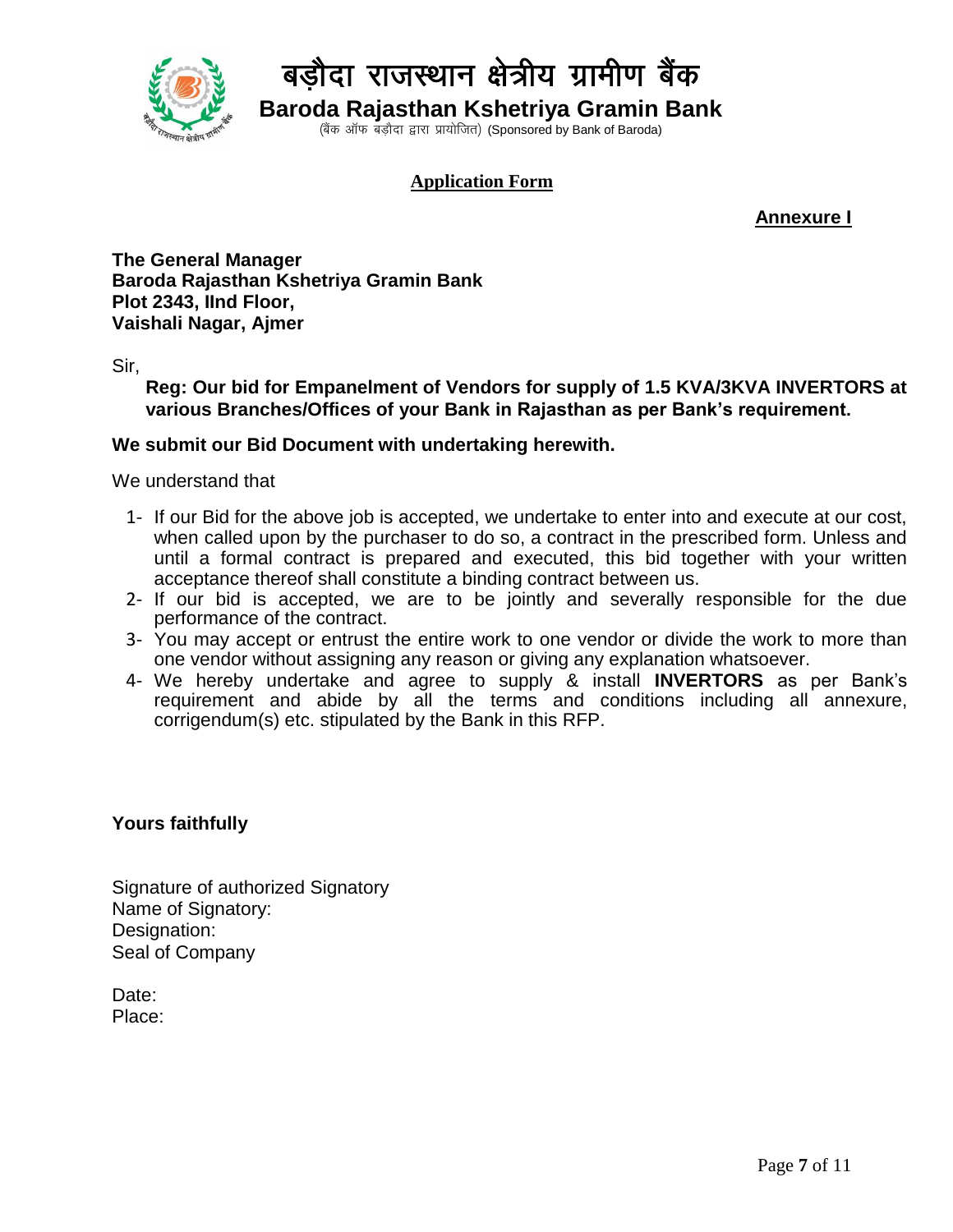

(बैंक ऑफ बड़ौदा द्वारा प्रायोजित) (Sponsored by Bank of Baroda)

**Annexure- II**

### **Technical Bid Format**

#### **(FOR EMPANELLEMENT OF THE VENDOR FOR SUPPLY OF INVERTOR)**

| S.No           | <b>Pre-Qualification Criteria</b>                                                              | Compliance Yes/No |
|----------------|------------------------------------------------------------------------------------------------|-------------------|
| $\mathbf{1}$   | Name of Company, Completer Address and                                                         |                   |
|                | name of Proprietor/Partner (Attach copy of                                                     |                   |
|                | License With KYC Documents)                                                                    |                   |
| $\overline{2}$ | The bidder should be either Original Equipment                                                 |                   |
|                | (OEM)<br><b>Manufacturer</b><br>Authorized<br>or                                               |                   |
|                | Supplier/Dealer.<br>(Attach copy<br>of relevant                                                |                   |
|                | document)                                                                                      |                   |
| 3              | The bidder should be engaged in business of                                                    |                   |
|                | Invertor System in India for last 3 years. (Attach                                             |                   |
|                | Proof)                                                                                         |                   |
| $\overline{4}$ | The company/vendor shall not<br>have<br>been                                                   |                   |
|                | blacklisted<br>by<br>Govt.<br>any<br>Dept./Banks/                                              |                   |
|                | PSU/Private Bank/FI nor should their name be                                                   |                   |
|                | figured in IBA/RBI caution list after 01-04-2018.                                              |                   |
|                | Company has to submit a affidavit on non-judicial                                              |                   |
|                | stamp of Rs 50/- duly attested by notary in this                                               |                   |
|                | regard. If entity was blacklisted after 01-04-2018                                             |                   |
|                | and again enlisted thereafter, The entity will not                                             |                   |
|                | be qualified for this bid. Likewise entities                                                   |                   |
|                | blacklisted prior to 01-04-2018 but enlisted<br>between 01-04-2018 to 31-03-2021 will also not |                   |
|                | qualified.                                                                                     |                   |
| 5              | The bidder should have average turnover of Rs.2                                                |                   |
|                | crores during last 3 years i.e. 2017-18, 2018-19                                               |                   |
|                | & 2019-20. (Attach copy of Audited balance                                                     |                   |
|                | sheet)                                                                                         |                   |
| 6              | Firm/Company should have earned profit every                                                   |                   |
|                | year during the last three years i.e. 2017-18,                                                 |                   |
|                | 2018-19 & 2019-20. (Attach copy of Audited                                                     |                   |
|                | balance sheet)                                                                                 |                   |
| $\tau$         | The Firm/Company Office Name and Address in                                                    |                   |
|                | Rajasthan. (Attach KYC Document)                                                               |                   |
| 8              | List of Authorized Service Center/Agents<br><i>in</i>                                          |                   |
|                | Rajasthan. (Attach copy with)                                                                  |                   |
| 9              | supplied<br><b>UPS</b><br>$\boldsymbol{\alpha}$<br>bidder<br>should have<br>The                |                   |
|                | INVERTORS System to at least 3 Nationalized                                                    |                   |
|                | banks/ Financial Institutions/Regional Rural Banks/                                            |                   |
|                | Reputed Private Sector Banks/ all Government                                                   |                   |
|                | (central & State) offices. The certificate from such                                           |                   |
|                | clients to the effect that the materials supplied and                                          |                   |
|                | installed are of good quality should be produced                                               |                   |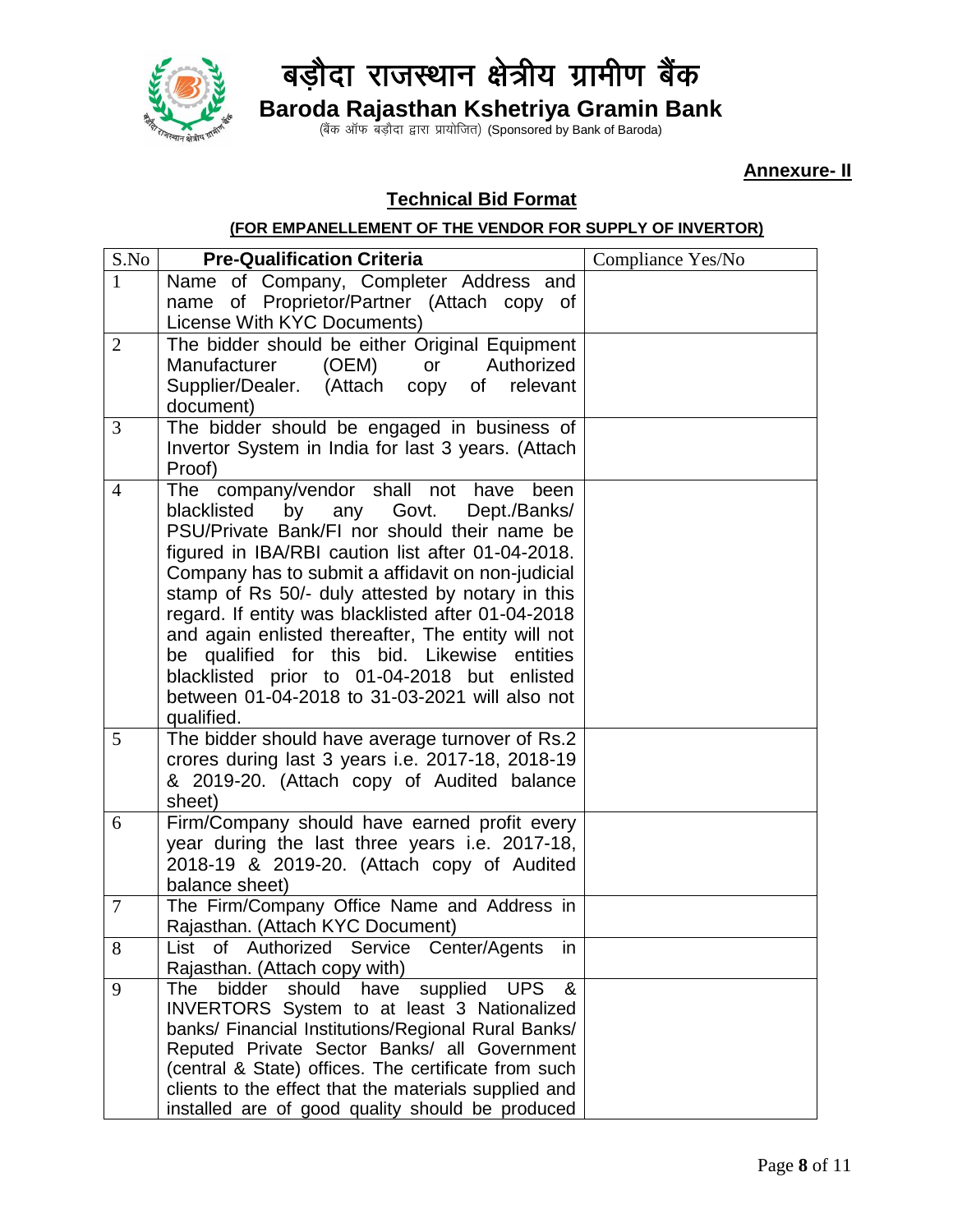

(बैंक ऑफ बड़ौदा द्वारा प्रायोजित) (Sponsored by Bank of Baroda)

|    | along with other supporting documents. (Attach<br>copy of relevant document with work order)                                                                                                                                                   |  |
|----|------------------------------------------------------------------------------------------------------------------------------------------------------------------------------------------------------------------------------------------------|--|
| 10 | The bidder should be able to provide efficient and<br>effective support at all locations where the<br>equipment have been supplied & installed under<br>this bid. So as to meet 24x7 service support,<br>within maximum 24 hour response time. |  |
| 11 | The product being offered by the bidder should<br>be ISO 9001, 14001 & 45000 certified. True copy<br>of valid ISO certificate should be submitted.<br>(Attach copy of Valid certificate)                                                       |  |
| 12 | GST and PAN Number(Attach copy of relevant<br>document)                                                                                                                                                                                        |  |
| 13 | Solvency certificate from any scheduled bank for<br>₹10.00 Lakh                                                                                                                                                                                |  |
| 14 | Firm/Company will be agree/bound to supply the<br>Invertor and Battery as per specification given by<br><b>Bank in Attached Annexure-III.</b>                                                                                                  |  |
| 15 | Firm/Company will have to abide All the Terms<br>and Conditions of Tender and agreement.                                                                                                                                                       |  |

#### **Note:- The bidder has to provide all above documentary evidence along with Technical bid.**

Signature of authorized Signatory

Name of Signatory:

Designation:

Seal of Company

Place :

Date: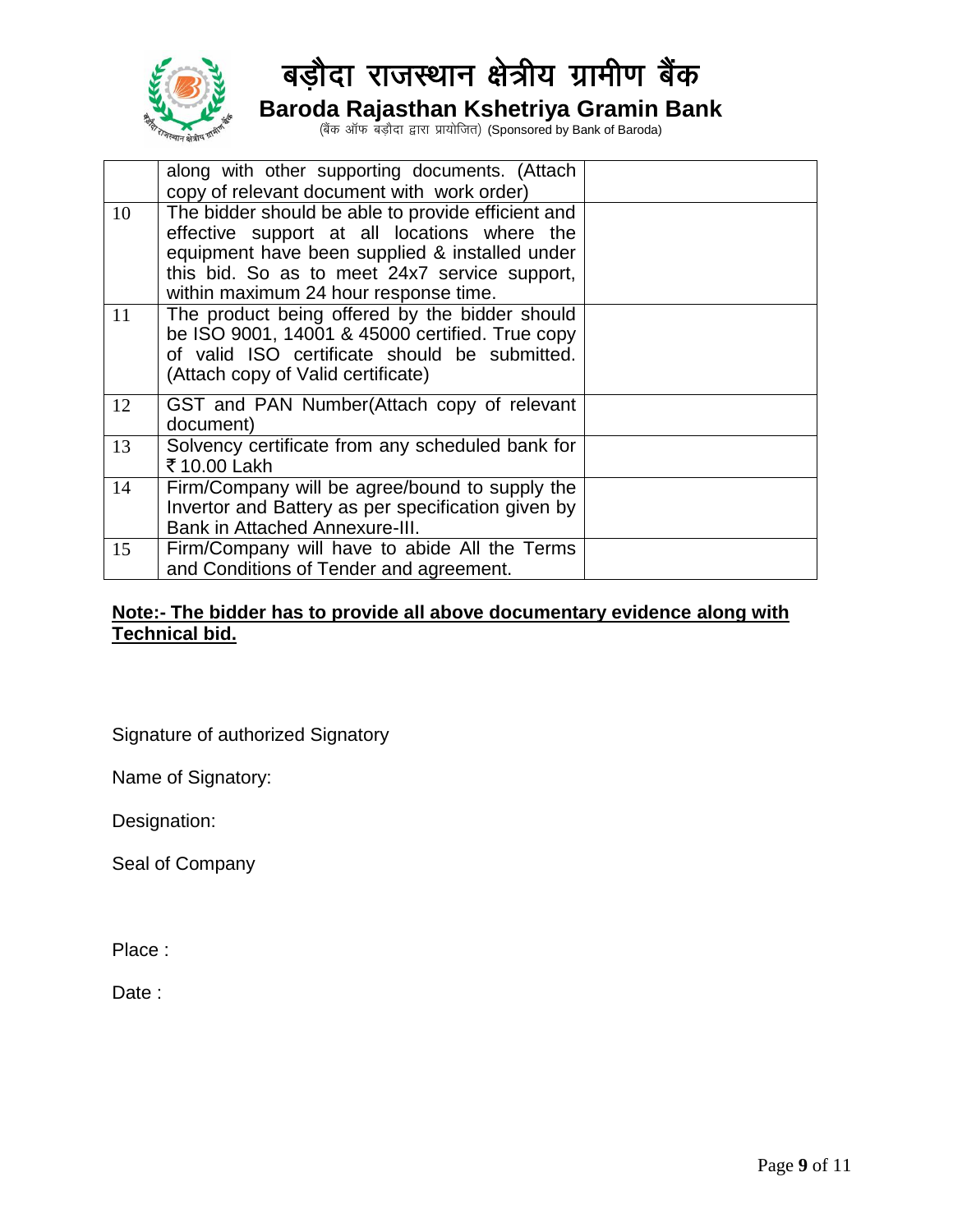

(बैंक ऑफ बड़ौदा द्वारा प्रायोजित) (Sponsored by Bank of Baroda)

 **Annexure-III**

### **TECHNICAL SPECIFICATIONS FOR INVERTORSS**

#### **Technical Specifications for 1.5/3 KVA Digital Sinewave INVERTORS with Tubular battery for a minimum backup time of 3 hours**

| <b>Technology</b>                                                                                                                                             | <b>Mosfet Based Sine Wave</b>     |                               |
|---------------------------------------------------------------------------------------------------------------------------------------------------------------|-----------------------------------|-------------------------------|
|                                                                                                                                                               | <b>Regulated UPS Mode</b>         |                               |
| <b>INPUT</b><br><b>OUTPUT</b><br><b>BATTERY</b><br><b>OUTPUT WAVE FORM</b><br><b>CHARGING TECHNOLOGY</b><br><b>DIGITAL DISPLAY</b><br>Alarms<br>Environmental | Under voltage                     | 180 +/- 5 Volt                |
|                                                                                                                                                               | <b>Under voltage Restoration</b>  | 185 +/- 5 Volt                |
|                                                                                                                                                               | Overvoltage                       | 260 +/- 5 Volt                |
|                                                                                                                                                               | <b>Overvoltage Restoration</b>    | 255 +/- 5 Volt                |
|                                                                                                                                                               | <b>Unregulated UPS Mode</b>       |                               |
|                                                                                                                                                               | Under voltage                     | 100 +/- 10 Volt               |
|                                                                                                                                                               | Under voltage Restoration         | 115 +/- 10 Volt               |
|                                                                                                                                                               | Overvoltage                       | 285 +/- 10 Volt               |
|                                                                                                                                                               | <b>Overvoltage Restoration</b>    | 270 +/- 10 Volt               |
|                                                                                                                                                               | <b>Maximum Power</b>              | 1500/3000 VA                  |
|                                                                                                                                                               | Voltage (UPS Mode)                | 230 Volt Nominal              |
|                                                                                                                                                               | Voltage (Mains Mode)              | <b>SAME AS INPUT</b>          |
|                                                                                                                                                               | Frequency (UPS Mode)              | 50 Hz +/-2%                   |
|                                                                                                                                                               | Frequency (Mains Mode)            | SAME AS INPUT (44-55 Hz)      |
|                                                                                                                                                               | Overload                          | >110%                         |
|                                                                                                                                                               | <b>Transfer Time</b>              | $= 10$ ms                     |
|                                                                                                                                                               | Capacity                          | 135-180 Ah                    |
|                                                                                                                                                               | Number 1.5KVA/3KVA                | 2/4                           |
|                                                                                                                                                               | <b>Typical Recharge Time</b>      |                               |
|                                                                                                                                                               | Protection                        | LOW BATTERY, REVERSE POLARITY |
|                                                                                                                                                               | Make                              | Amron Quanta                  |
|                                                                                                                                                               | <b>PURE SINUSOIDAL</b>            |                               |
|                                                                                                                                                               | <b>ABCC</b>                       |                               |
|                                                                                                                                                               | <b>UPS ON</b>                     |                               |
|                                                                                                                                                               | <b>Battery Low</b>                |                               |
|                                                                                                                                                               | Mains ON                          |                               |
|                                                                                                                                                               | <b>Smart Charge</b>               |                               |
|                                                                                                                                                               | <b>Battery Charged</b>            |                               |
|                                                                                                                                                               | Overload                          |                               |
|                                                                                                                                                               | No Load                           |                               |
|                                                                                                                                                               | Over temperature                  |                               |
|                                                                                                                                                               | <b>Short Circuit Battery Mode</b> |                               |
|                                                                                                                                                               | <b>MCB Trip or Short Circuit</b>  |                               |
|                                                                                                                                                               | under mains mode                  |                               |
|                                                                                                                                                               | Low Battery Pre-Alarm             |                               |
|                                                                                                                                                               | Low Battery                       |                               |
|                                                                                                                                                               | Overload                          |                               |
|                                                                                                                                                               | No Load Shutdown                  |                               |
|                                                                                                                                                               |                                   |                               |
|                                                                                                                                                               | <b>Operating Temp</b>             | 0-40*C (32-104* F)            |
|                                                                                                                                                               | Storage Temp                      | 0-40*C (32-104* F)            |
|                                                                                                                                                               | Humidity                          | 0-95% RH non-condensing       |